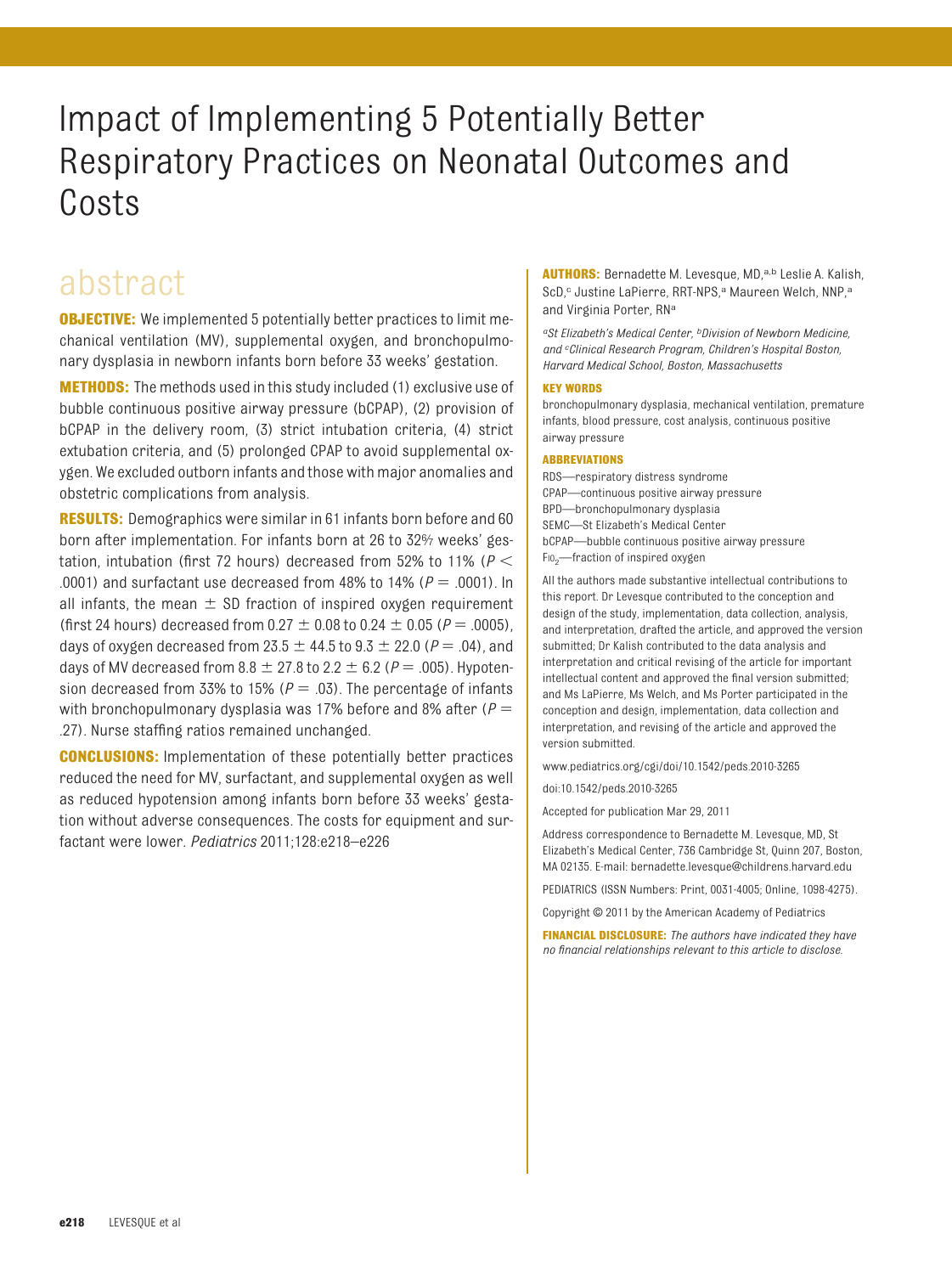Respiratory distress syndrome (RDS) is caused by lung immaturity and surfactant deficiency and is common among premature infants. Survival and outcomes for infants with RDS have improved in the past 30 years as a result of the development of exogenous surfactant, continuous positive airway pressure (CPAP), and better mechanical ventilators. Exogenous surfactant reduces mortality and short-term respiratory morbidity in premature infants with RDS<sup>1</sup> but requires intubation and mechanical ventilation to administer. Mechanical ventilation increases the risk of subsequent bronchopulmonary dysplasia (BPD),<sup>2</sup> a chronic lung disease associated with adverse pulmonary and neurodevelopmental outcomes.<sup>3[,4](#page-8-3)</sup> On the other hand, early treatment with CPAP can preserve endogenous surfactant and reduce the need for mechanical ventilation and surfactant administration $5-11$  $5-11$  but may be insufficient support for infants born before 26 weeks' gestation[.12](#page-8-6) Although there is a growing body of evidence to guide decision making, there is not yet consensus on the best treatment approach for RDS.

It has long been known that management of RDS and the incidence of subsequent BPD vary among institutions[.13](#page-8-7)[,14](#page-8-8) More than 20 years ago Avery et al<sup>13</sup> reported that Columbia University in New York had a comparatively low incidence of BPD among infants with birth weights of  $\leq$ 1500 g and attributed this to early intervention with CPAP and avoidance of mechanical ventilation[.13](#page-8-7) This finding was confirmed by Van Marter et al<sup>15</sup> in 2000.

There has been increasing interest in pursuing respiratory management strategies for RDS that minimize mechanical ventilation in an effort to reduce the incidence of BPD. These strategies include the provision of CPAP in the delivery room<sup>5-[11](#page-8-5)</sup> and early extubation from mechanical ventilation to CPAP[.16](#page-8-10) However, the growing body of supportive evidence has not resulted in widespread adoption of either of these strategies in US NICUs. This may be attributed to a perceived lack of evidence and/or lack of consensus at individual units.

In 2007, we undertook a major change in practice for infants born before 33 weeks' gestation at St Elizabeth's Medical Center (SEMC). Although our use of mechanical ventilation and incidence of BPD approximated the Vermont Oxford Neonatal Network averages, they were higher than the bestperforming units. We implemented 5 potentially better respiratory practices with the goal of limiting mechanical ventilation and supplemental oxygen and reducing our incidence of BPD. This is a report of our rationale for these practices; how we built an effective team, achieved consensus, implemented and ensured compliance; and the impact these new practices had on clinical care, outcomes, and cost of care.

## **METHODS**

## **Team Formation, Guideline Development, and Implementation**

We assembled a team consisting of a neonatologist (Dr Levesque), a respiratory therapist (Ms LaPierre), a neonatal nurse practitioner (Ms Welch), and a bedside nurse (Ms Porter). All team members were well known to the clinical staff and were employed full time in their positions. The team reviewed the contemporaneous institutional nursing and respiratory care policies and physician guidelines regarding respiratory management of premature infants with RDS and conducted a limited chart review. We chose our target population of infants born before 33 weeks' gestation as most likely to benefit from this qualityimprovement effort on the basis of our

baseline rate of mechanical ventilation use. As part of the planning phase, the team attended the 18th Annual Respiratory Care of the Newborn: A Practical Approach Conference at Morgan Stanley Children's Hospital of New York– Presbyterian in New York, New York, on October 21–22, 2006, during which details of the "Columbia approach" were presented. A written proposal detailing 5 potentially better practices, with rationales for each, was distributed to all neonatologists and neonatal nurse practitioners, and a formal presentation was made at a faculty meeting. The final guideline was approved by the SEMC NICU Medical Director, the Chair of Pediatrics, and the Directors of Nursing and Respiratory Therapy. All staff members were in-serviced by the team member in their discipline or department regarding the details of the guideline, the rationale for each change, and the technical aspects regarding bubble CPAP (bCPAP). The guideline was instituted on January 14, 2007. Flow diagrams outlining the management of infants born before 26 weeks' gestation, those born between 26 and 326⁄7 weeks, and criteria for intubation, extubation, and trial of CPAP are provided in [Fig 1.](#page-2-0)

## **Rationale for Each Potentially Better Practice**

## *Exclusive Use of bCPAP*

There are several modes of pressure generation for CPAP, and although there is not yet enough information to conclude that one is more effective than another[,17](#page-8-11) bCPAP may be more effective. For example, bCPAP enhances gas exchange in premature infants compared with ventilator-derived CPA[P18](#page-8-12) and leads to less ventilation inhomogeneity and better gas exchange in premature lambs.<sup>19</sup> Extubation to bCPAP is more successful than extubation to infant flow-driver CPAP in infants born between 24 and 29 weeks'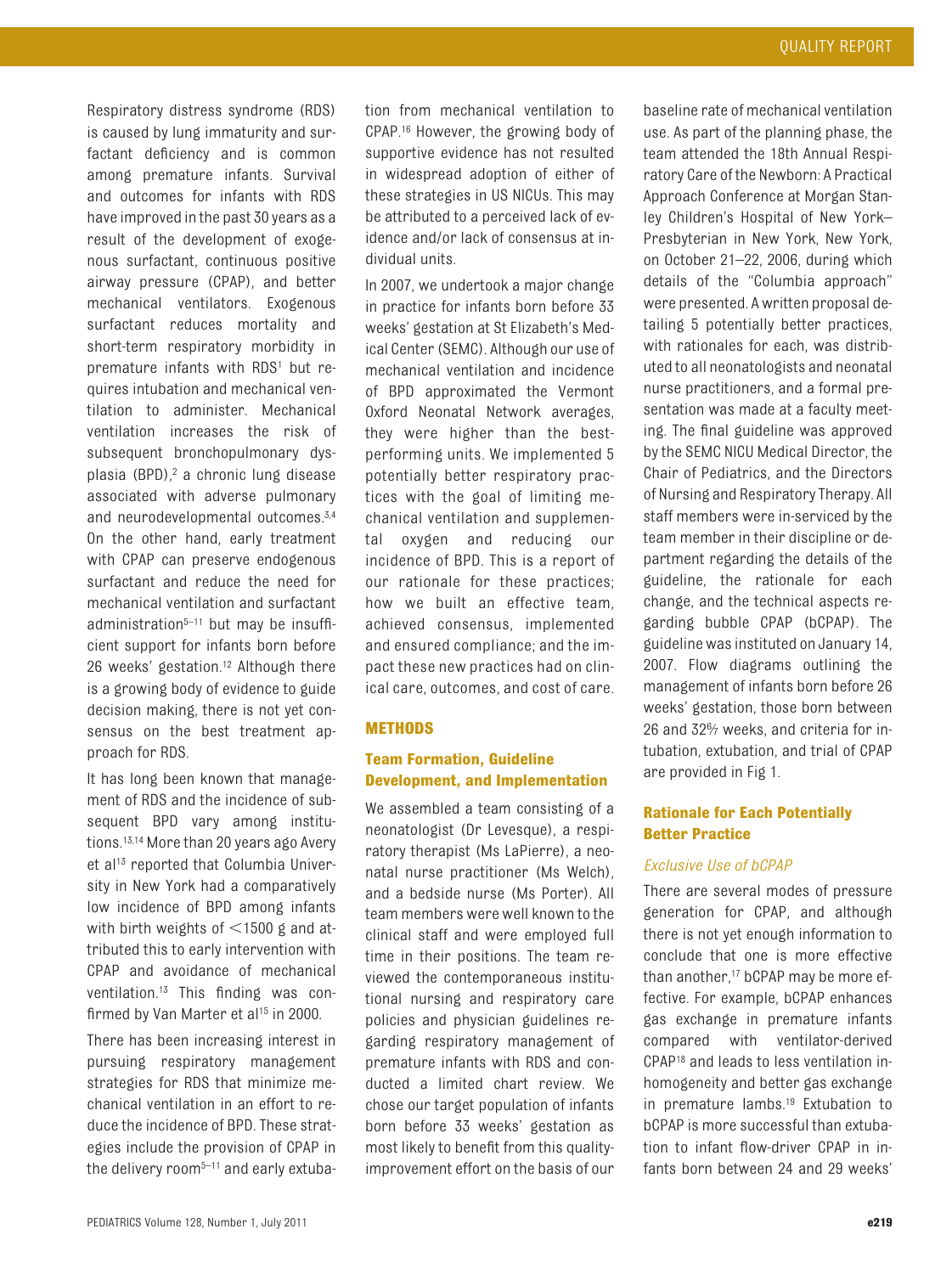

#### <span id="page-2-0"></span>**FIGURE 1**

A, Respiratory management of infants based on gestational age. <sup>a</sup> Give surfactant in delivery room (DR) if the infant is <28 weeks' gestational age and requires intubation in the delivery room for resuscitation or apnea; <sup>b</sup> goal to start bCPAP by 5 minutes of age; <sup>c</sup> goal is extubation by 24 hours. SIMV/PS indicates synchronized intermittent mandatory ventilation with pressure support; HFOV, high-frequency oscillatory ventilation. B, Criteria for intubation, extubation, and trial off CPAP.<sup>a</sup> Goal pulse-oximetry saturations: 87% to 94% for infants ≤32 weeks' postmenstrual age and 87% to 97% for infants >32 weeks' postmenstrual age.

gestation after short-term ventilation[.20](#page-8-14) The equipment required for bC-PAP is cheaper than that for ventilatorderived CPAP and is easily made portable by mounting all components on a heavy-duty pole with wheels. We chose to change from ventilatorderived CPAP to bCPAP because of the potential for improved efficacy, lower cost, and excellent portability.

## *Provision of bCPAP in the Delivery Room*

Provision of CPAP in the delivery room reduces the need for intubation and subsequent mechanical ventilation of premature infants<sup>5-11,[21](#page-8-15)</sup> and may decrease the incidence of BP[D8,](#page-8-16)[9,](#page-8-17)[11](#page-8-5) but is successful in avoiding early mechanical ventilation in only 31% of infants born before 26 weeks' gestation[.12](#page-8-6) Because infants who require mechanical ventilation for management of RDS have improved outcomes if they re-ceive early surfactant,<sup>22[,23](#page-8-19)</sup> we decided to intubate and provide surfactant in the delivery room for all infants born before 26 weeks' gestation but to start CPAP in the delivery room for breathing but distressed infants born at  $\geq 26$ weeks' gestation.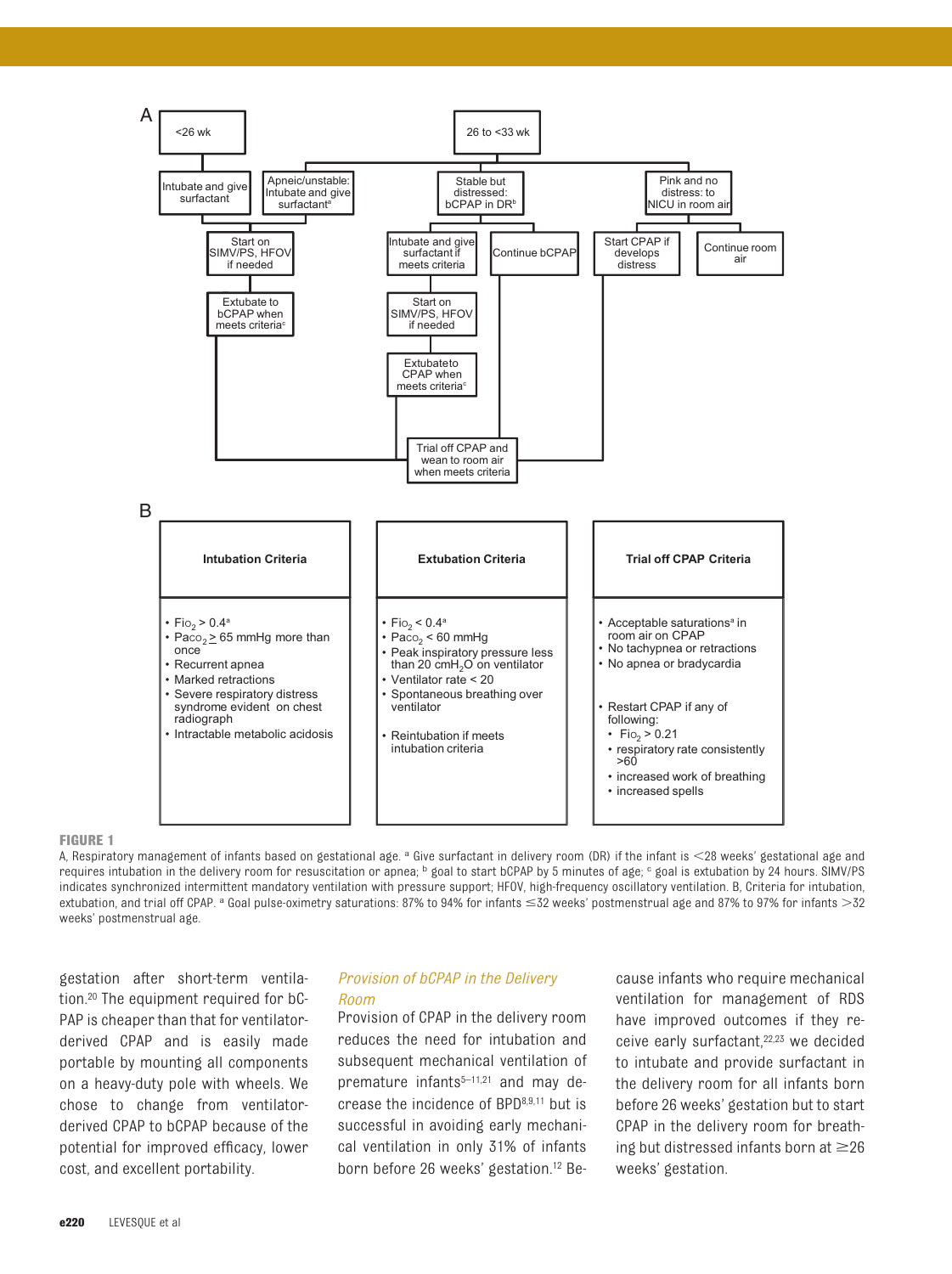## *Strict Intubation Criteria*

Although ventilated premature infants have better outcomes with early surfactant[,22,](#page-8-18)[23](#page-8-19) there are limited data regarding the timing of surfactant for infants who are first managed with CPAP. The available data suggest that it is better to receive surfactant early in the course of RDS, when the fraction of inspired oxygen (F<sub>IO<sub>2</sub>) requirement is</sub> still low, rather than later.<sup>16,[24](#page-8-20)</sup> In a study of infants born before 30 weeks' gestation initially managed with delivery-room CPAP, Verder et al<sup>24</sup> reported that infants who received early surfactant (when arterial-to-alveolar oxygen ratio  $= 0.35$ , equivalent to an F<sub>10</sub>, of  $\sim$  0.40 with arterial partial pressure of oxygen at  $\sim$ 50 mm Hg) required less mechanical ventilation and had a shorter hospital course than infants who received late surfactant (arterial-to-alveolar oxygen ratio 0.22, equivalent to an F<sub>10</sub> of  $\sim$  0.60 with arterial partial pressure of  $0<sub>2</sub>$  at  $\sim$  50 mm Hg). Although our practice had been to give rescue surfactant to infants on CPAP when  $F10<sub>2</sub>$  requirement reached 0.3 to 0.35 or higher to maintain saturations higher than 87%, we decided to change our practice to give rescue surfactant to infants on CPAP when their  $F10<sub>2</sub>$  reached 0.4 or higher and/or their arterial-to-alveolar oxygen ratio was  $\geq$ 0.35 on the basis of the Verder et al<sup>24</sup> study.

Mechanical ventilation is indicated for infants with recurrent apnea, hypoventilation, and hypercapnia. Maintaining arterial partial pressure of carbon dioxide (Paco<sub>2</sub>) levels of 45 to 55 mm Hg is likely safe in ventilated premature infants[,25](#page-8-21)[,26](#page-8-22) but there are few data to determine a threshold Paco<sub>2</sub> level that alone should prompt intubation. Our practice had been to intubate for any Paco<sub>2</sub> level higher than 60 mm Hg. Elevated Paco<sub>2</sub> levels may be transient on bCPAP and at Columbia they intubate for Paco<sub>2</sub> levels of higher than  $70$  mm Hg but only if it persists for more than 1 arterial blood gas. We modified our practice and intubated for Paco<sub>2</sub> higher than 65 mm Hg if it persisted for more than 1 arterial blood gas.

## *Strict Extubation Criteria*

Our practice had been to extubate to CPAP after gradual weaning to low ventilator settings, but immediate or early extubation after surfactant administration may be beneficial. Early surfactant followed by extubation to CPAP within 1 hour compared with later surfactant and continued ventilation is associated with a lower incidence of mechanical ventilation, air leaks, and BPD.<sup>16</sup> We changed our practice to extubate infants as soon as possible, ideally within 2 to 6 hours of reaching our extubation criteria [\(Fig 1\)](#page-2-0) and ideally within the first 24 hours of age.

## *Prolonged CPAP With Avoidance of Nasal Cannula Oxygen Before 35 Weeks' Postmenstrual Age*

There are no studies regarding the best time to wean premature infants off CPAP, but prolonging the use of CPAP and avoiding nasal cannula oxygen may be preferable. Excess supplemental oxygen increases the risk of retinopathy of prematurity and BPD, 27 whereas CPAP may improve lung growth[.28](#page-8-24)[,29](#page-8-25) In the absence of clinical data but with the suggestion of the added benefit of prolonged CPAP, we decided to adopt the Columbia criteria for trial off CPAP [\(Fig 1\)](#page-2-0).

## **Equipment**

Three portable bCPAP units and 9 stationary bCPAP units were assembled, mostly from previously purchased components, and we changed from Inca (Cooper Surgical, Trumbull, CT) to Hudson RCI (Teleflex, Arlington Heights, IL) CPAP prongs. All nursing and respiratory therapy staff members were instructed in the set up and maintenance of bCPAP. Nine older-

model conventional ventilators that were previously used for CPAP were removed from the NICU.

### **Compliance**

The majority of the staff was supportive of these changes in respiratory management, but these were not easy changes to make. In accordance, each team member was vigilant in reminding staff members of the guideline, offering guidance and further explanation when needed. Because there was a team member from each of the key disciplines, reinforcement of the guideline could be conducted among peers. One team member (Dr Levesque) visited or called the NICU daily from January 14, 2007, until January 31, 2008, to review the daily management of all infants at  $<$ 33 weeks' gestational age in the NICU, plan for anticipated preterm deliveries, remind the medical staff of relevant aspects of the guideline, and encourage compliance of all staff members. Deviations from the guideline were noted and discussed with the clinical staff, but formal assessment of compliance was done by chart review after discharge.

## **Data Collection**

This project was done as a qualityimprovement project and not as a clinical study, but our goal was to evaluate the impact of these practice changes on outcomes. With SEMC institutional review board approval, we collected data from chart reviews after patient discharge, without informed consent, and analyzed deidentified data.

## **Cost Analysis**

Data for nonpersonnel costs were collected and analyzed according to methods described by Zupancic et al[.30](#page-8-26) Most infants were assigned as 1 nurse to every 2 infants at SEMC, with sicker infants assigned to 1 nurse for every 1 infant. Nursing personnel costs were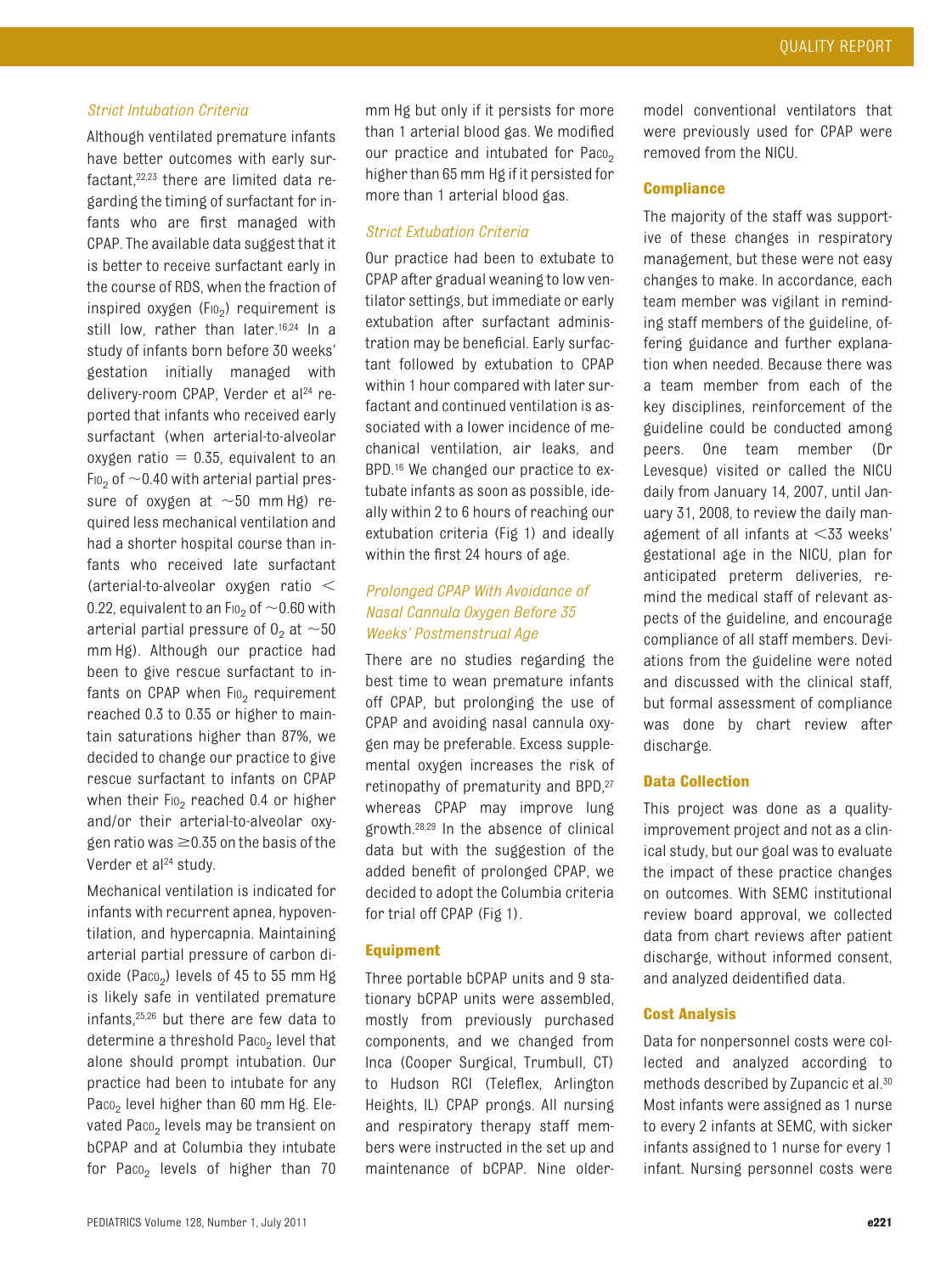evaluated indirectly by analyzing the percentage of time infants were assigned 1-to-1 staffing while at SEMC. Equipment costs were tabulated separately. At the time of this project, the hospital owned 9 soon-to-be-out-ofwarranty conventional ventilators that were used for both CPAP and mechanical ventilation. Equipment costs for replacement of these conventional ventilators versus bCPAP units were calculated.

## **Statistical Analysis**

Categorical variables were summarized with percentages and compared between subgroups using Fisher's exact test. Continuous variables were summarized by using means  $(\pm SD)$ and/or median (interquartile range) and compared using the Mann-Whitney test. We reported both means and medians for respiratory and cost outcomes, which tended to have skewed distributions, and when medians were not reported we verified that *t* tests and Mann-Whitney tests gave similar *P* values. All *P* values were 2-sided and were considered statistically significant at  $\leq$  05.

## **RESULTS**

A total of 150 infants born at  $<$ 33 weeks' gestation were admitted to SEMC between January 1, 2006, and January 31, 2008, 76 before and 74 after the guideline was implemented [\(Fig](#page-4-0) [2\)](#page-4-0). Outborn infants and those with major congenital anomalies or major obstetric complications were excluded from analysis, leaving 61 infants before and 60 infants after, for a total analysis cohort of 121 infants. Most of the infants were born between 26 and 326⁄7 weeks' gestation. Demographic characteristics were similar between the groups [\(Table 1\)](#page-4-1). Compliance with the 5 elements of the initiative was 100% (bCPAP), 95% (delivery room CPAP), 97% (intubation criteria), 83%



<span id="page-4-0"></span>**FIGURE 2**

Flow diagram of infants. PPROM indicates preterm prolonged rupture of the membranes for  $>2$ weeks' duration or at before 24 weeks' gestation at  $>$ 2 weeks' or before 24 weeks' gestation; FMH, fetal-to-maternal hemorrhage; TTTS, twin-to-twin transfusion syndrome.

<span id="page-4-1"></span>**TABLE 1** Demographic Characteristics of All Infants

|                                                      | Before           | After           | P    |
|------------------------------------------------------|------------------|-----------------|------|
| $\sqrt{n}$                                           | 61               | 60              |      |
| Gestational age, mean $\pm$ SD, wk                   | $30.2 \pm 2.3$   | $30.0 \pm 1.9$  | .19  |
| Gestational age $\leq$ 26 wk, n (%)                  | 3(5)             | 4(7)            | .72  |
| Birth weight, mean $\pm$ SD, g                       | $1393 \pm 446$   | $1394 \pm 375$  | .98  |
| Weight z score for gestational age,<br>mean $\pm$ SD | $-0.22 \pm 0.76$ | $0.01 \pm 0.87$ | .11  |
| Small for gestational age                            | 8(13)            | 4(7)            | .36  |
| Chorioamnionitis                                     | 5(8)             | 7(12)           | .56  |
| Male gender                                          | 35 (57)          | 35 (58)         | > 99 |
| Nonwhite race                                        | 29 (48)          | 25(42)          | .58  |
| No prenatal care                                     | 2(3)             | 1(2)            | > 99 |
| Betamethasone not complete                           | 12(20)           | 10(17)          | .81  |
| Cesarean delivery                                    | 45 (74)          | 43 (72)         | .84  |
| 5-min Apgar score, mean $\pm$ SD                     | $8.2 \pm 1.1$    | $8.4 \pm 0.9$   | .75  |

(extubation criteria), and 88% (prolonged CPAP).

All infants born at <26 weeks' gestation were intubated and given prophylactic surfactant in the delivery room, but initial respiratory management of infants born between 26 and  $32\%$ weeks' gestation changed significantly after the guideline [\(Table 2\)](#page-5-0). Among these infants, more infants had CPAP

as their first mode of respiratory support, more were started on CPAP in the delivery room, fewer were intubated in the delivery room or in the first 72 hours of age, and fewer were given surfactant replacement. Infants born after the guideline were started on CPAP earlier than those born before but received their first dose of surfactant, if required, at a similar age. Facial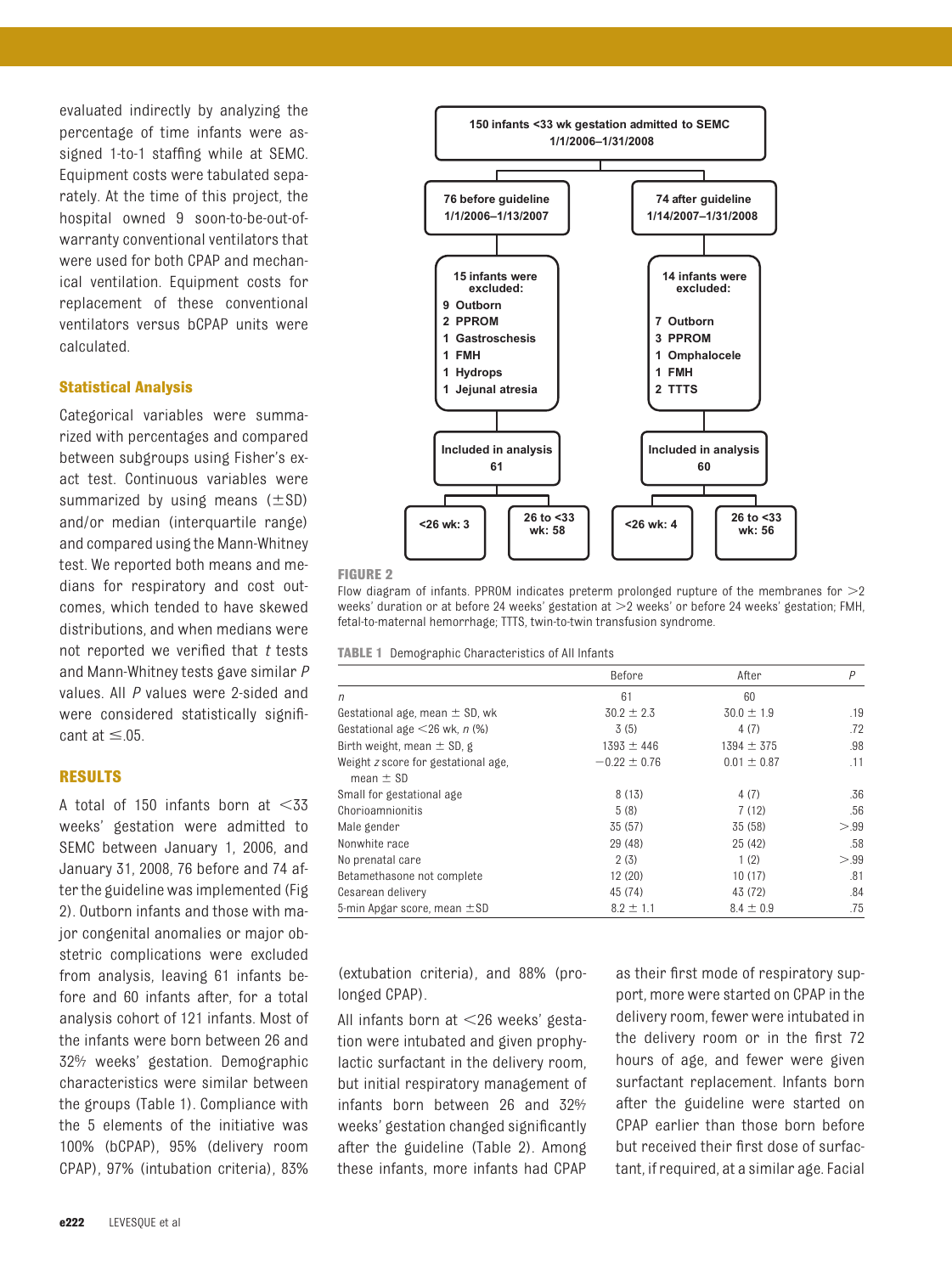<span id="page-5-0"></span>

|  |  | <b>TABLE 2</b> Initial Respiratory Management for Infants at $\geq$ 26 Weeks' Gestational Age |  |  |  |  |
|--|--|-----------------------------------------------------------------------------------------------|--|--|--|--|
|--|--|-----------------------------------------------------------------------------------------------|--|--|--|--|

|                                          | Before        | After            | $\overline{P}$ |
|------------------------------------------|---------------|------------------|----------------|
| n                                        | 58            | 56               |                |
| Maximum delivery-room support            |               |                  | < 0.001        |
| None                                     | 44 (76)       | 12(21)           |                |
| CPAP                                     | 0(0)          | 39 (70)          |                |
| Mechanical ventilation                   | 14 (24)       | 5(9)             |                |
| Maximum support during the first 72 h    |               |                  | < 0.001        |
| None                                     | 15 (26)       | 4(7)             |                |
| CPAP                                     | 13 (22)       | 46 (82)          |                |
| Mechanical ventilation                   | 30 (52)       | 6(11)            |                |
| Surfactant                               |               |                  |                |
| Any administered                         | 28 (48)       | 8(14)            | .0001          |
| Age of first dose, if given <sup>a</sup> |               |                  |                |
| Minutes, median (25th–75th percentiles)  | 75.5 (10-677) | $91(21.5 - 775)$ | .91            |
| CPAP                                     |               |                  |                |
| First mode of support                    | 27 (47)       | 48 (86)          | < 0.001        |
| Age started, if first mode <sup>b</sup>  |               |                  |                |
| Minutes, median (25th–75th percentiles)  | 29 (17.3)     | 4(2.5.5)         | < 0.001        |

<sup>a</sup> Calculated for infants who received surfactant ( $n = 28$  before,  $n = 8$  after).

 $b$  Calculated for infants who were managed first with CPAP ( $n = 25$  before,  $n = 48$  after).

CPAP, which was commonly used in the delivery room before the guideline, was not considered as CPAP in these analyses, regardless of timing or duration.

Subsequent management and outcomes were analyzed including all infants born before 33 weeks' gestational age [\(Table 3\)](#page-6-0). Infants born after the guideline received lower  $F_{102}$ , while maintaining similar arterial Pao<sub>2</sub> and Paco<sub>2</sub> in the first 24 hours, were exposed to fewer days of supplemental oxygen and fewer days of mechanical ventilation and had more ventilatorfree days in the first 30 days of life compared with those born before. There were no differences in number of days on CPAP or overall length of mechanical support among infants who received these forms of support and no differences in the incidence of apnea of prematurity, pneumothorax, or need for oxygen on discharge from the hospital. The incidence of BPD, defined as supplemental oxygen requirement at 36 weeks' postmenstrual age, was reduced by  $\sim$ 50%, although this was not statistically significant ( $P =$ .27). Mortality and nonrespiratory morbidities were similar before and after the guideline, with the exception of the number of infants treated for hypotension in the first 24 hours of age, which was lower after. Time to start and to reach full feeds and length of stay were similar.

Infants born before 29 weeks' gestation and/or who were born weighing  $1500$  g are at high risk for adverse outcome. Mortality and complications of prematurity were similar before and after the guideline among infants born before 29 weeks' gestation. There were no statistically significant differences in mortality or complications of prematurity among infants born weighing  $<$ 1500 g, although the incidence of BPD was reduced 60% after the guideline was instituted [\(Table 4\)](#page-7-0).

The cohort of 121 infants was analyzed, regardless of admission date, to assess the impact of CPAP timing on CPAP success and the correlation of mechanical ventilation days with subsequent BPD. Infants who succeeded on CPAP  $(n = 56)$ were started on CPAP earlier than those who failed on CPAP ( $n = 17$ ) (median age at starting CPAP: 4.3 minutes [interquartile range: 3–19] versus median age at starting CPAP: 29 minutes [interquartile range:  $15-33$ ], respectively;  $P = .007$ ). Of 121 infants, 119 survived to 36 weeks'

postmenstrual age and 15 developed BPD, whereas 104 did not. Infants that went on to develop BPD were ventilated for a significantly longer time (median: 11 [interquartile range: 4 –48] versus median: 0 [interquartile range: 0-1] days, respectively;  $P < .0001$ ).

Overall nonpersonnel cost of care for infants born before 33 weeks' gestation was similar during the first 12 weeks of hospitalization before and after the guideline. Specific cost for surfactant replacement therapy was significantly lower after the guideline. The percentage of SEMC days spent with a 1:1 staffing ratio was similar before and after the guideline [\(Table 5\)](#page-7-1). Using this measure of personnel costs, there was no difference from before to after the guideline. The cost of the 9 stationary and 3 portable bCPAP units was much lower than the estimated 2007 cost of replacing the 9 out-of-warranty ventilators with new basic model conventional ventilators (\$19 500 for bCPAP vs \$135 000 for ventilators).

## **DISCUSSION**

We were able to implement 5 potentially better respiratory practices in our unit with a team effort that required preparation, written and oral communication, buy-in and inservicing of all levels of staff, and ongoing support and encouragement. The largest impact of this project was on measures of respiratory care.

Fewer infants required mechanical ventilation or surfactant administration, and more were managed exclusively with CPAP, but we did not find differences in average Paco<sub>2</sub> levels in the first 24 hours age or timing of the first dose of surfactant, when given. The small decrease in  $F10<sub>2</sub>$  in the first 24 hours of age was contrary to what might have been expected, considering many infants in the before group received surfactant, whereas most in the after group did not. Days of supple-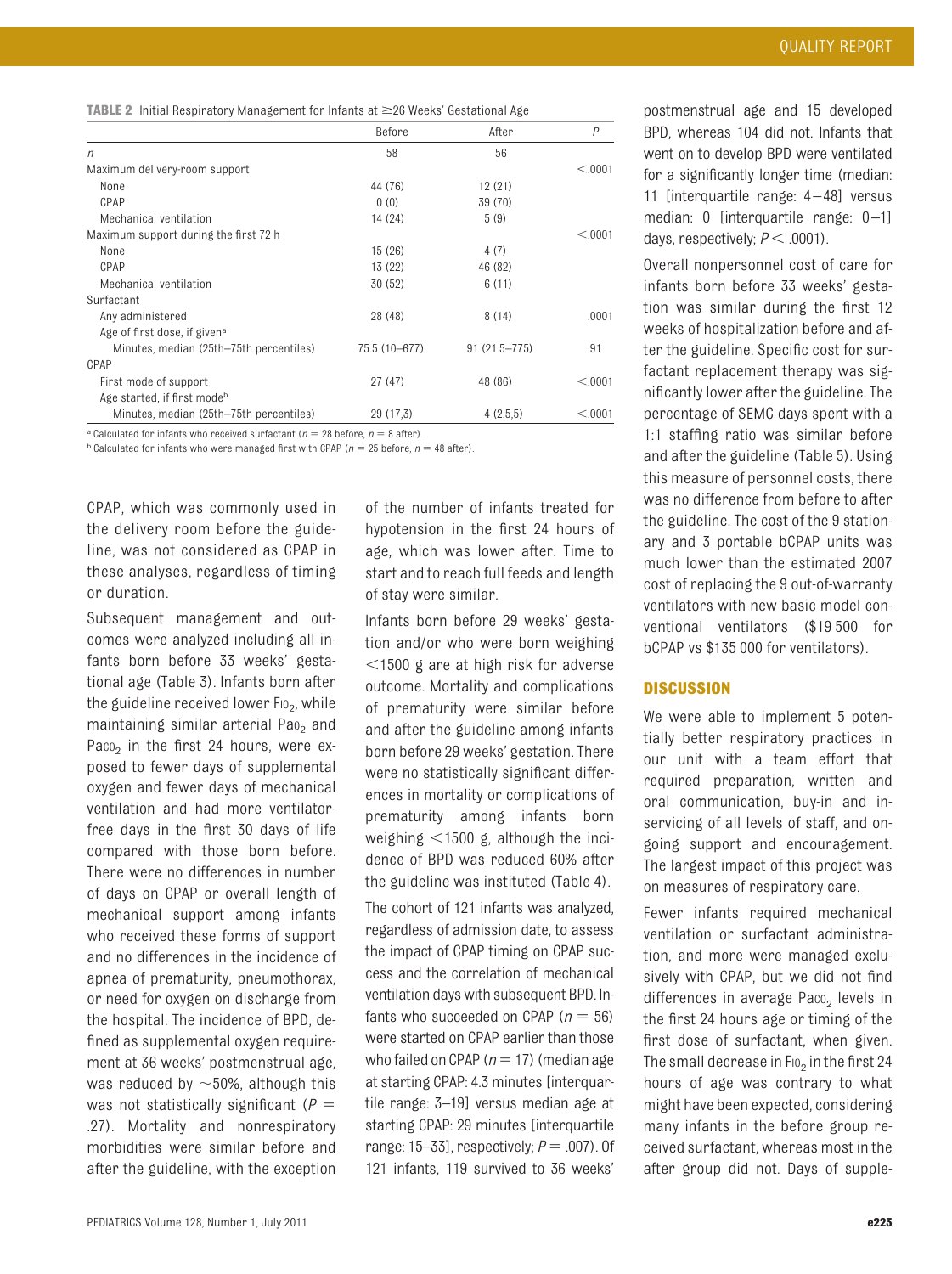<span id="page-6-0"></span>

|                                                                   | Before           | After            | P     |
|-------------------------------------------------------------------|------------------|------------------|-------|
| n                                                                 | 61               | 60               |       |
| Fio <sub>2</sub> during the first 24 h, mean $\pm$ SD             | $0.27 \pm 0.08$  | $0.24 \pm 0.05$  | .0005 |
| Pao <sub>2</sub> for the first 24 h of age, mean $\pm$ SD, mm Hg  | $78.5 \pm 33.8$  | $81.4 \pm 38.0$  | .70   |
| Paco <sub>2</sub> for the first 24 h of age, mean $\pm$ SD, mm Hg | $46.0 \pm 9.9$   | $47.2 \pm 10.1$  | .43   |
| Days supplemental oxygen                                          |                  |                  | .04   |
| Means $\pm$ SD                                                    | $23.5 \pm 44.5$  | $9.3 \pm 22.0$   |       |
| Median (25th-75th percentiles)                                    | $3(0 - 33)$      | $1(0-3)$         |       |
| Days of mechanical ventilation, all infants                       |                  |                  | .005  |
| Mean $\pm$ SD                                                     | $8.8 \pm 27.8$   | $2.2 \pm 6.2$    |       |
| Median (25th-75th percentiles)                                    | $1(0-4)$         | $0(0-1)$         |       |
| Days of mechanical ventilation, if ventilated                     |                  |                  | .63   |
| Mean $\pm$ SD                                                     | $16.2 \pm 36.5$  | $9.1 \pm 11.5$   |       |
| Median (25th-75th percentiles)                                    | $3(1-11)$        | $1.5(1-16)$      |       |
| Ventilator-free days during the first 30 d of life                |                  |                  | .002  |
| Mean $\pm$ SD                                                     | $25.5 \pm 8.5$   | $28.0 \pm 5.3$   |       |
| Median (25th-75th percentiles)                                    | $29(26 - 30)$    | $30(29 - 30)$    |       |
| Days CPAP, if CPAP was provided                                   |                  |                  | .20   |
| Mean $\pm$ SD                                                     | $9.5 \pm 10.4$   | $13.0 \pm 14.8$  |       |
| Median (25th-75th percentiles)                                    | $4.5(3 - 14)$    | $6(3.5-18)$      |       |
| Postmenstrual age off mechanical support, mean $\pm$ SD, wk       | $32.8 \pm 4.6$   | $32.1 \pm 1.6$   | .78   |
|                                                                   |                  |                  | .67   |
| Apnea of prematurity                                              | 48 (79)          | 45 (75)          |       |
| Caffeine for apnea of prematurity                                 | 37(61)           | 39 (65)          | .71   |
| Pneumothorax                                                      | 1(2)             | 2(3)             | .62   |
| <b>BPD</b> <sup>a</sup>                                           | 10(17)           | 5(8)             | .27   |
| Home in oxygen <sup>a</sup>                                       | 3(5)             | 1(2)             | .62   |
| Death in hospital                                                 | 1(2)             | 1(2)             | > 99  |
| Cardiovascular outcomes                                           |                  |                  |       |
| Hypotension first 24 h of age                                     | 20(33)           | 9(15)            | .03   |
| Medically treated patent ductus arteriosus                        | 15(25)           | 11(18)           | .51   |
| Surgically treated patent ductus arteriosus                       | 7(11)            | 3(5)             | .32   |
| Neurologic outcomes                                               |                  |                  |       |
| Any intraventricular hemorrhage                                   | 13(21)           | 10(17)           | .64   |
| Periventricular leukomalacia                                      | 2(3)             | 3(5)             | .68   |
| Retinopathy of prematurity                                        | 12(20)           | 9(16)            | .63   |
| Necrotizing enterocolitis                                         | 4(7)             | 2(3)             | .68   |
| Culture-positive sepsis                                           | 11 (18)          | 7(12)            | .44   |
| Packed red blood cell transfusion                                 | 17 (29)          | 15(25)           | .68   |
| Growth and nutrition                                              |                  |                  |       |
| Day of life infant started feeds, mean $\pm$ SD                   | $3.7 \pm 4.9$    | $2.5 \pm 2.9$    | .21   |
| Day of life infant reached 130 mL/kg per day feeds,               | $13.4 \pm 11.5$  | $12.1 \pm 6.9$   | .59   |
| mean $\pm$ SD                                                     | $69.7 \pm 45.2$  | $72.9 \pm 34.1$  | .76   |
| Feeds (mL/kg per day) first 14 d, mean $\pm$ SD                   |                  |                  |       |
| Postmenstrual age at full oral feed, mean $\pm$ SD, wk            | $35.4 \pm 1.7$   | $35.6 \pm 1.5$   | .37   |
| Weight at discharge or death, mean $\pm$ SD                       | $2535 \pm 635$   | $2624 \pm 532$   | .28   |
| Weight z score at discharge or death, mean $\pm$ SD               | $-0.94 \pm 0.77$ | $-0.70 \pm 0.81$ | .19   |
| Length of stay                                                    |                  |                  |       |
| Total hospital days, mean $\pm$ SD                                | $52.6 \pm 39.9$  | $51.3 \pm 23.5$  | .40   |
| Postmenstrual age at death or discharge, mean ± SD                | $37.7 \pm 4.3$   | $37.3 \pm 2.3$   | .99   |

Pao<sub>2</sub> indicates arterial partial pressure of oxygen.

<sup>a</sup> Denominators are infants who survived to 36 weeks or discharge home ( $n = 60$  before,  $n = 59$  after).

mental oxygen were significantly reduced, but it seems that this was not a result of our proposed use of prolonged CPAP because the average postmenstrual age when infants were weaned off all mechanical support was similar. This finding supports our observation that most infants in the after group not only avoided mechanical ventilation in favor of CPAP but also weaned to room-air CPAP quickly.

We observed a 50% reduction in the incidence of BPD after the guideline was instituted, but this effect was not statistically significant, perhaps as a result of our small patient population. Although 1 randomized controlled study of delivery room CPAP reported an increased incidence of pneumothorax,<sup>21</sup> we did not find this result with our approach in our patient population.

The most significant nonrespiratory outcome was a reduction in the incidence of hypotension requiring treatment. Increased mean airway pressure and tidal volumes associated with mechanical ventilation are known to decrease blood pressure and/or cardiac output in animal studies, $31,32$  $31,32$  but there are limited data on this relationship in human infants. This finding was not attributed to differences in the use of sedatives and may be clinically significant because hypotension in the newborn period is associated with adverse neurodevelopmental outcomes[.33](#page-8-29)[–35](#page-8-30)

Although compliance with each of the 5 elements of this quality-improvement initiative was high, there was a learning curve for using bCPAP. Initial challenges were in maintaining bubbling in the system and in positioning infants prone with the Hudson prongs in place. These challenges were met by our nurses and respiratory therapists mostly by persistent trial and error. It was not difficult to start CPAP in the delivery room or to achieve compliance with intubation criteria, but the occasional and erroneous application of the intubation criteria to infants born at  $>33$  weeks' gestation had some adverse results. Because of the risk of pulmonary hypertension in infants born after 33 weeks' gestation and the low risk of BPD, we continue to have a low threshold for administering surfactant in this population. The most difficult potentially better practice to implement was early extubation, particularly for infants born at 25 weeks' gestation or earlier. Although these infants all met criteria for extubation at 24 hours of age, these extubations initially caused anxiety. The presence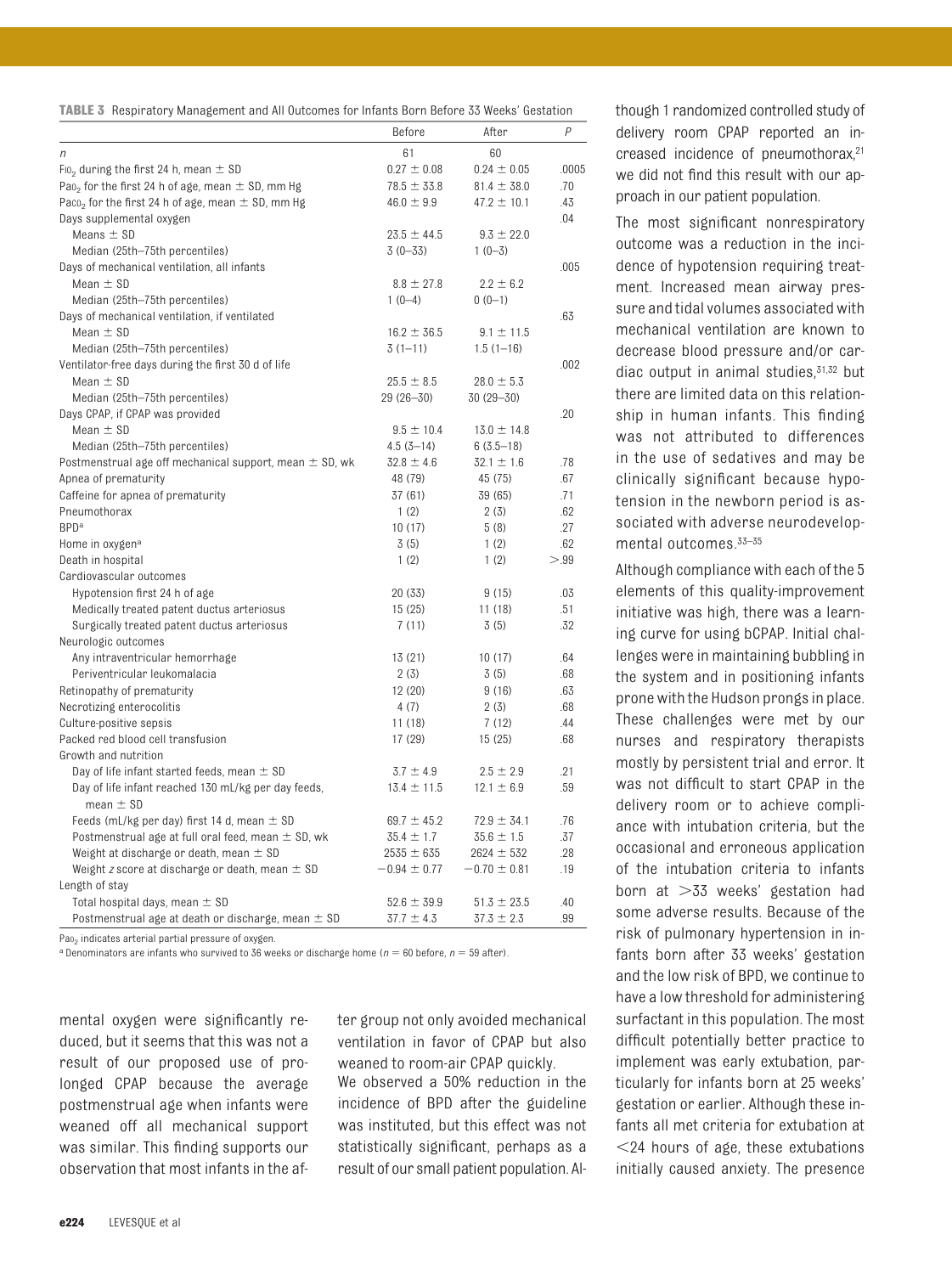<span id="page-7-0"></span>**TABLE 4** Morbidity and Mortality for Infants Born Before 29 Weeks' Gestational Age or Those Born Weighing Less Than 1500 g

|                                   | Before  | After   | P    |
|-----------------------------------|---------|---------|------|
| Born before 29 wk gestational age |         |         |      |
| $\eta$                            | 14      | 16      |      |
| Death                             | 1(7)    | 1(6)    | > 99 |
| <b>BPD</b> <sup>a</sup>           | 5(38)   | 3(20)   | .41  |
| Retinopathy of prematurity        | 7(50)   | 7(44)   | > 99 |
| Intraventricular hemorrhage       | 4(29)   | 2(13)   | .38  |
| Periventricular leukomalacia      | 1(7)    | 1(6)    | > 99 |
| Necrotizing enterocolitis         | 3(21)   | 2(13)   | .64  |
| Any major complication            | 10(71)  | 10(63)  | .71  |
| Born weighing $\leq$ 1500 gb      |         |         |      |
| $\eta$                            | 35      | 36      |      |
| Death                             | 1(3)    | 1(3)    | > 99 |
| <b>BPD</b> <sup>c</sup>           | 10(29)  | 4 (11)  | .08  |
| Retinopathy of prematurity        | 11(31)  | 8(23)   | .59  |
| Intraventricular hemorrhage       | 12 (34) | 7(19)   | .19  |
| Periventricular leukomalacia      | 2(6)    | 2(6)    | > 99 |
| Necrotizing enterocolitis         | 4(11)   | 2(6)    | .43  |
| Any major complication            | 21 (60) | 17 (47) | .34  |

<sup>a</sup> Denominators are infants who survived to 36 weeks' postmenstrual age ( $n = 13$  before,  $n = 15$  after).

 $b$  Gestational age in weeks (means  $\pm$ SD) for infants born weighing <1500 g = 28.7  $\pm$  2.2.

 $\degree$  Denominators are infants who survived to 36 weeks' postmenstrual age ( $n = 34$  before,  $n = 35$  after).

<span id="page-7-1"></span>**TABLE 5** Nonpersonnel and Nursing Personnel Cost Analysis

|                                                          | Before           | After              | P     |
|----------------------------------------------------------|------------------|--------------------|-------|
| Nonpersonnel costs <sup>a</sup>                          |                  |                    |       |
| $\eta$                                                   | 58               | 60                 |       |
| Week 1 cost, \$ <sup>b</sup>                             |                  |                    | .51   |
| Mean $\pm$ SD                                            | $1302 \pm 1353$  | $855 \pm 871$      |       |
| Median (25th–75th percentiles)                           | 752 (307-1560)   | 493 (307-918)      |       |
| Total cost for weeks $1-12$ , $\mathcal{S}^{\rm b}$      |                  |                    | .83   |
| Mean $\pm$ SD                                            | $4116 \pm 5218$  | $3021 \pm 2906$    |       |
| Median (25th-75th percentiles)                           | 2104 (764-5114)  | 1952 (1147-3578)   |       |
| Cost of surfactant, \$                                   |                  |                    | .0006 |
| Mean $\pm$ SD                                            | $623 + 794$      | $193 \pm 438$      |       |
| Median (25th–75th percentiles)                           | $0(0-722)$       | $0(0-0)$           |       |
| Nursing personnel costs                                  |                  |                    |       |
| $\eta$                                                   | 61               | 60                 |       |
| Percentage in the 1-to-1 nursing assignment <sup>c</sup> |                  |                    | .46   |
| Mean $\pm$ SD                                            | $19.0 \pm 22.2$  | $21.5 \pm 23.0$    |       |
| Median (25th-75th percentiles)                           | $12.5(0.0-28.1)$ | $11.5(5.2 - 30.2)$ |       |

<sup>a</sup> Sample size excludes 2 patients with incomplete data in the before group.

b Costs included surfactant, chest radiograph, red blood cell transfusion, platelet transfusion, head ultrasound, surgery, abdominal radiograph, parenteral nutrition, and echocardiogram.

c Analysis excludes 62 (1.7%) of 3720 SEMC patient-days when the number of nurses was more than or equal to the number of patients in the unit and all were 1-to-1.

of at least 1 team member at each extubation was useful. Achieving compliance with early extubation of infants 26 weeks' gestation was less challenging.

This effort followed the transition of our unit from an independent NICU to a Children's Hospital Boston community NICU in 2006. This transition provided a good opportunity to introduce change, but fortitude on the part of team members was necessary. Ongoing support from the chair of pediatrics and the NICU medical director was instrumental, and publicity around the effort arranged by the Chair encouraged compliance.

## **CONCLUSIONS**

Institution of this guideline decreased the need for intubation, surfactant, mechanical ventilation, and supplemental oxygen in infants born before 33 weeks' gestation. The biggest impact was on measures of respiratory care and a reduction in treated hypotension. Overall, nonpersonnel cost-ofcare and nurse staffing ratios were unchanged, but equipment costs and the cost of surfactant were lower. The success of this effort is largely attributed to a multidisciplinary team approach, leadership support, and good timing. Additional studies comparing bCPAP with other modes of CPAP and investigating the potential benefit of prolonged CPAP would be useful.

## **ACKNOWLEDGMENTS**

Dr Kalish's contributions to this project were supported in part by Harvard Clinical and Translational Science Center grant 1 UL1 RR025758 from the National Center for Research Resources.

We appreciate Drs Charles Anderson and Silvia Testa (past and present, respectively, SEMC chairpersons of pediatrics), Dr Terri Gorman (chief of neonatology and medical director of SEMC NICU), Joseph Curro, RT (past director of respiratory care), and Nancy Gayden, RN, MSN (past NICU nurse manager) for their trust and support. Our special appreciation goes to the talented staff of the SEMC NICU, including John Nunes, RT, Brian Fournier, RT, John Herr, RT, and the SEMC NICU nurses who perfected the art of bCPAP and ultimately championed the cause.